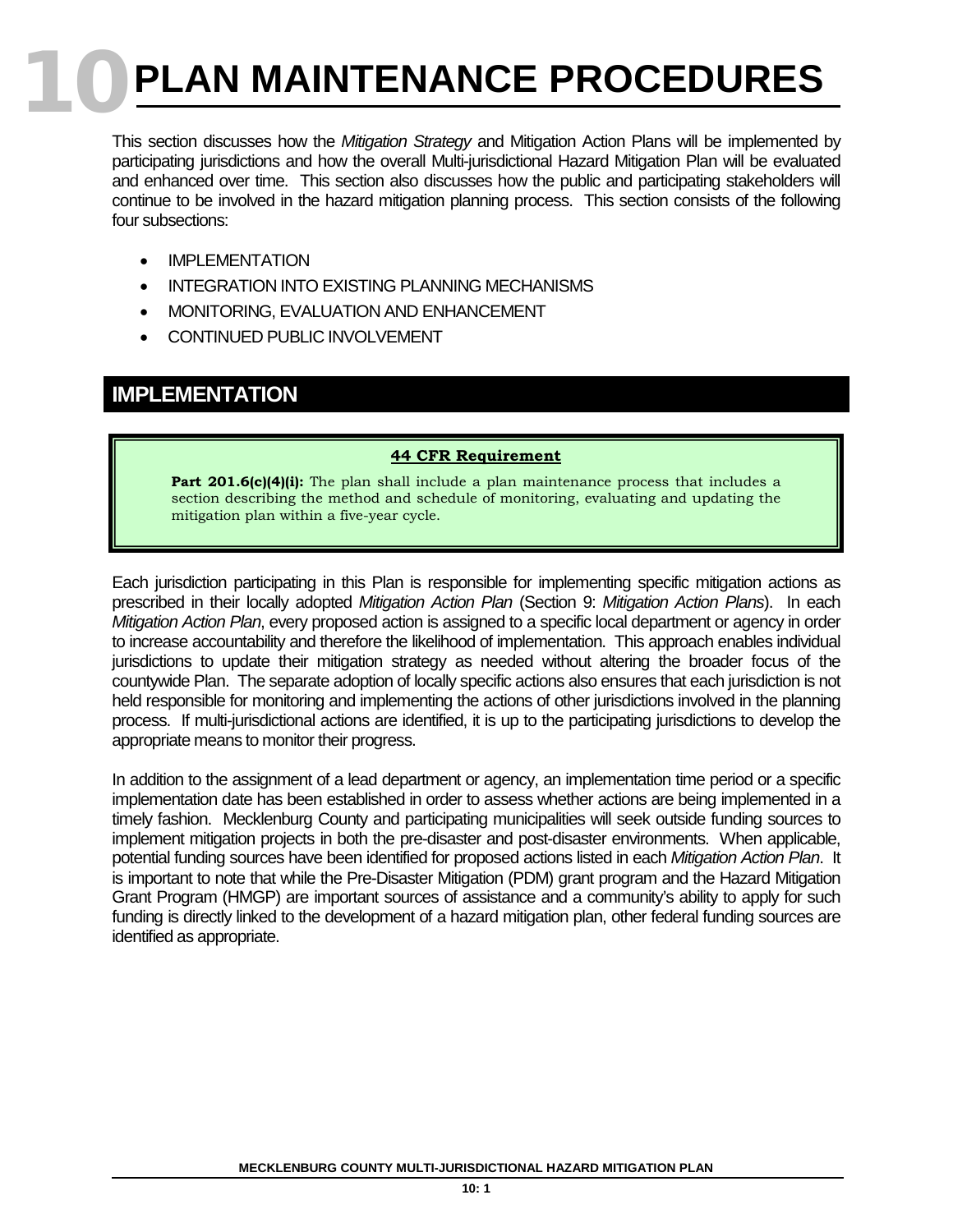# **INTEGRATION INTO EXISTING PLANNING MECHANISMS**

#### **44 CFR Requirement**

**Part 201.6(c)(4)(ii):** The plan maintenance process shall include a process by which local governments incorporate the requirements of the mitigation plan into other planning mechanisms such as comprehensive or capital improvement plans, when appropriate.

It is the responsibility of each participating jurisdiction to determine additional implementation procedures beyond those listed within their *Mitigation Action Plan*. This includes integrating the Hazard Mitigation Plan into other local planning documents such as comprehensive or capital improvement plans, when appropriate. Mecklenburg County, the City of Charlotte and the Town of Pineville have already incorporated this Plan into their local NFIP Community Rating System (CRS) programs under Activity 510: Floodplain Management Planning, and will continue to do so as part of their annual CRS recertification process with Insurance Services Office, Inc. The concept of further integrating this Plan into existing local comprehensive plans, subdivision regulations, zoning ordinances and capital improvements plans and infrastructure policies has been discussed among the members of the Mitigation Planning Committee, and through the use of the "*Safe Growth Survey*" described in Section 7: *Capability Assessment* has already been raised with the land use planning and community development staff from each participating jurisdiction. This concept will continue to be pursued throughout the monitoring, evaluation and enhancement process outlined within this section. Further, the members of the Mitigation Planning Committee will remain charged with ensuring that the goals and strategies of new and updated local planning documents are consistent with the goals and actions of the Hazard Mitigation Plan, and will not contribute to an increased level of hazard vulnerability in Mecklenburg County. Additional opportunities to integrate the requirements of this Plan into other local planning mechanisms shall continue to be identified through future meetings of the Mitigation Planning Committee and through the five-year review process described in this section.

Although it is recognized that there are many possible benefits to integrating components of this Plan into other local plans, the development and maintenance of this stand-alone Multi-jurisdictional Hazard Mitigation Plan is deemed by the Mecklenburg County Mitigation Planning Committee to be the most effective and appropriate method to implement local hazard mitigation actions. The primary means for integrating mitigation strategies into other local planning documents will be accomplished through the revision, update and implementation of each jurisdiction's Mitigation Action Plan that require specific planning and administrative tasks (i.e., plan amendments, ordinance revisions, capital improvement projects, etc.). In addition, Mecklenburg County and participating jurisdictions will incorporate existing planning processes and programs addressing flood hazard mitigation into this document by reference.

## **MONITORING, EVALUATION AND ENHANCEMENT**

The agency with the overall responsibility monitoring this Plan is the Charlotte-Mecklenburg County Emergency Management Office (CMEMO). Periodic revisions and updates of the Plan are required to ensure that the goals of the Plan are kept current, taking into account potential changes in hazard vulnerability and mitigation priorities. In addition, revisions may be necessary to ensure that the Plan is in full compliance with applicable federal, state and local regulations. Periodic evaluation of the Plan will also ensure that specific mitigation actions are being reviewed and carried out according to each jurisdiction's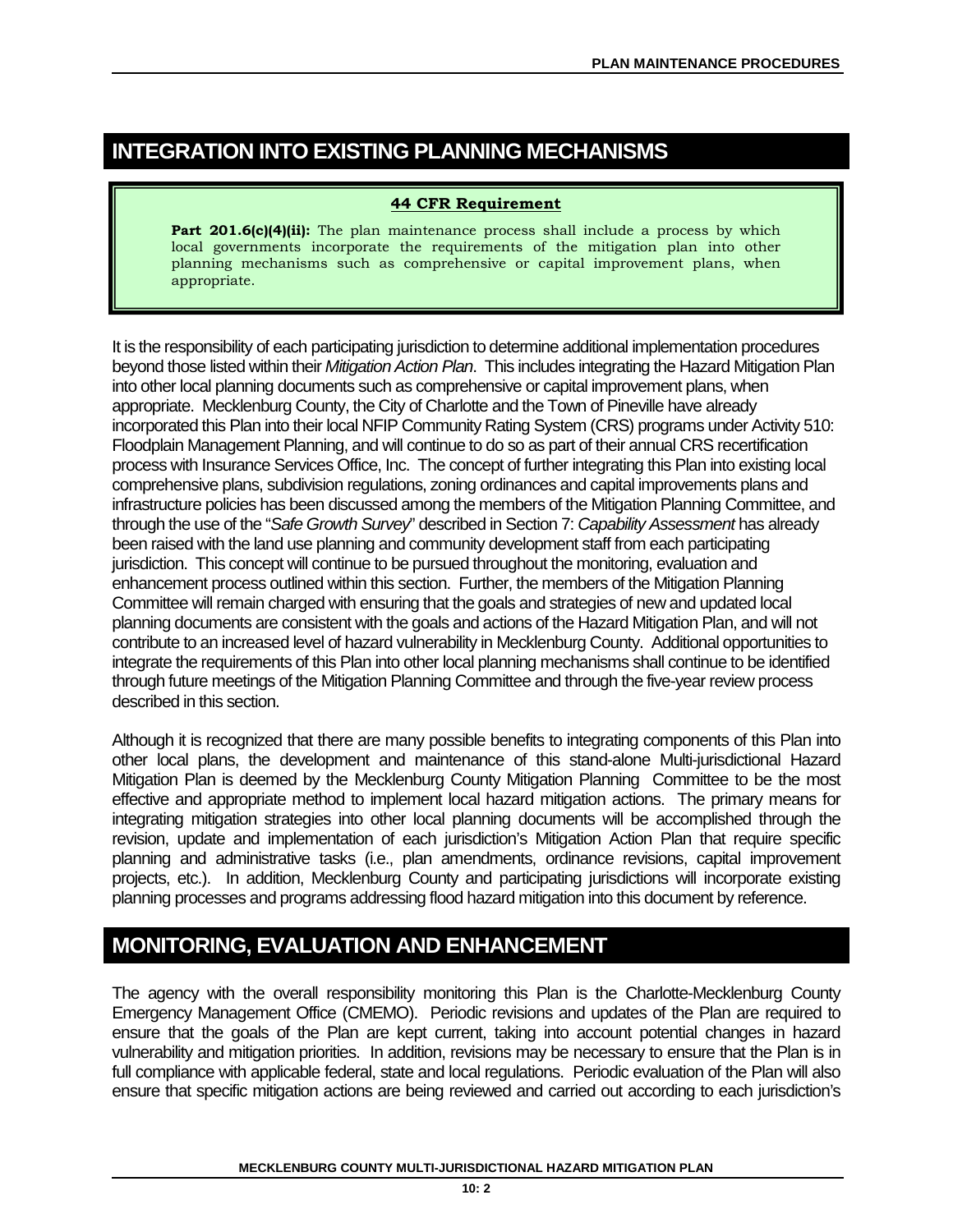individual *Mitigation Action Plan*. The Mecklenburg County Mitigation Planning Committee will meet biannually and following any disaster events warranting a re-examination of the mitigation actions being implemented or proposed by the participating jurisdictions.<sup>1</sup> This will ensure that the Plan is continuously updated to reflect changing conditions and needs within Mecklenburg County. If determined to be appropriate or as requested, an annual report on the Plan will be developed and presented to the local governing bodies of participating jurisdictions in order to report progress on the actions identified in the Plan and to provide information on the latest legislative requirements. The report may also highlight proposed additions or improvements to the Plan.

Following completion of the initial 2005 Plan, CMEMO and Charlotte-Mecklenburg County Storm Water Services (CMSWS) coordinated with each of the participating jurisdictions on the evaluation and monitoring activities. This included e-mail correspondence and occasional meetings between Mitigation Planning Committee members. This also included the submission, review and discussion of status updates on each jurisdiction's Mitigation Action Plans that addressed which actions were complete, those that were delayed or deferred, and those that should be deleted from the Plan along with explanations for why proposed actions have changed. The results of this process indicated that a majority of the jurisdictions were successful in implementing their Mitigation Action Plans (as further described in Section 9: *Mitigation Action Plans*). In preparation of the five-year plan review process, CMEMO staff also attended training sessions sponsored by the North Carolina Division of Emergency Management which helped to ensure that all new planning guidance and requirements were fully understood. In terms of public involvement, the public was not heavily involved in the plan maintenance process until the 2010 plan update process began in October 2009 (as further described in Section 2: *Planning Process*).

Charlotte-Mecklenburg staff will continue to attend training workshops sponsored by the North Carolina Division of Emergency Management or others in order to keep up to date with any changing guidance or planning requirements and to communicate that information to representatives of participating jurisdictions. As part of this monitoring, evaluation and enhancement process, each participating jurisdiction will be expected to provide a status update to the County for their respective Mitigation Action Plans in order to evaluate the Plan's implementation effectiveness.

## ANNUAL PROGRESS REPORTS

CMEMO will coordinate with CMSWS on behalf of the Mitigation Planning Committee to produce an annual progress report to evaluate the Plan's overall effectiveness. This will be coordinated in tandem with those reports necessary for CRS cycle verification through Insurance Services Office, Inc. for Mecklenburg County's participating CRS communities.

### FIVE-YEAR PLAN REVIEW

At a minimum, the Plan will be reviewed every five years (more exhaustively than by the annual progress reports) by the Mitigation Planning Committee in order to determine whether there have been any significant changes in Mecklenburg County that may, in turn, necessitate changes in the types of mitigation actions proposed. New development in identified hazard areas, an increased exposure to hazards, the

<span id="page-2-0"></span><sup>1</sup> The Mitigation Planning Committee will determine on a case-by-case basis which events necessitate convening a meeting to consider modifying existing *Mitigation Action Plans*. It is understood that the committee will meet following all state and federally declared disasters in which Mecklenburg County is included. Smaller disasters will also merit attention. For example, Tropical Storm Danny, which impacted a significant number of individuals and caused widespread public and private property damage, did not meet the federal disaster declaration threshold. It did, however, cause the county to evaluate the need to address a number of flood-prone properties. The County eventually acquired over 100 properties as part of their flood hazard mitigation strategy.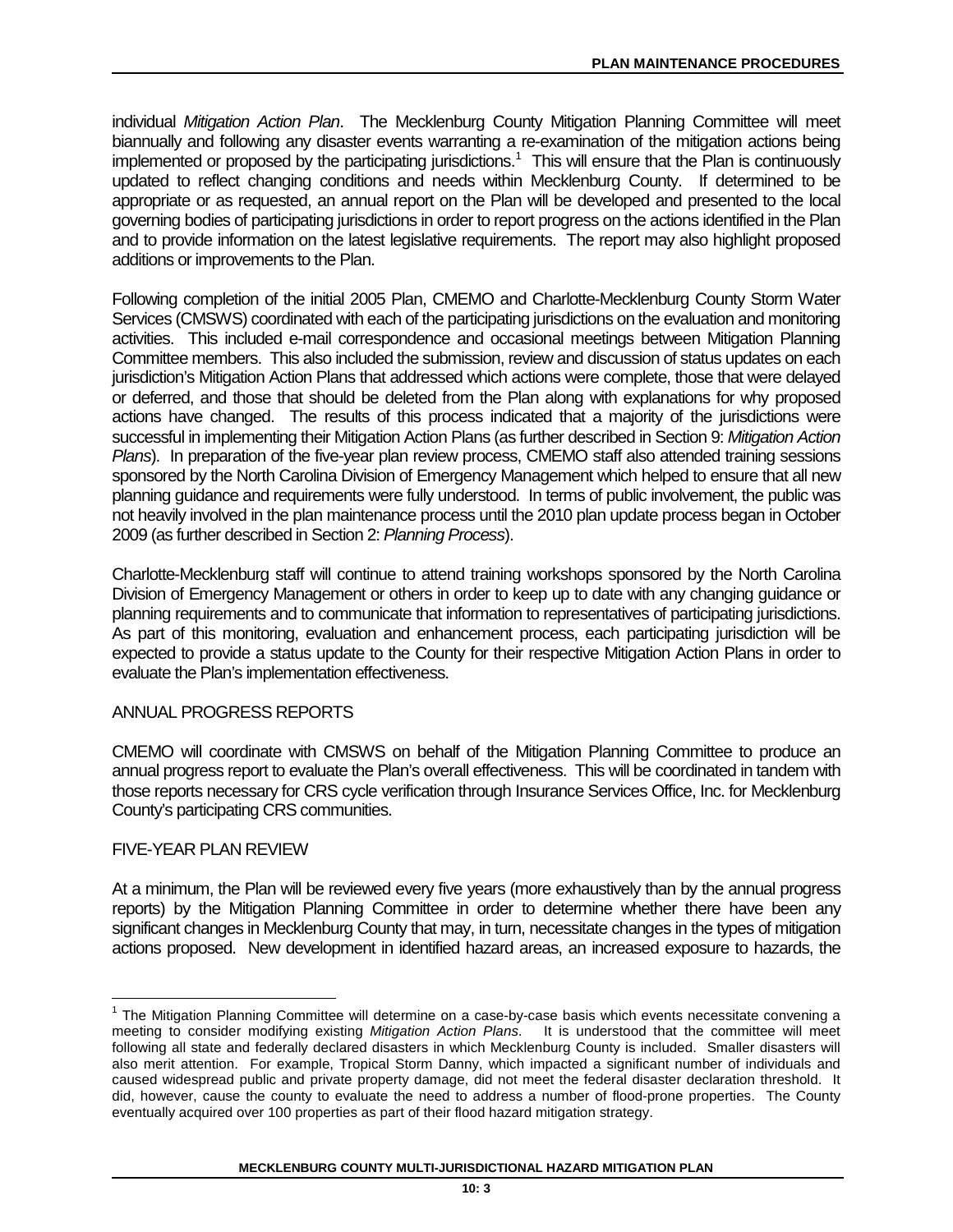increase or decrease in capability to address hazards, and changes to federal or state legislation are examples of factors that may affect changes in the content of the Plan.

The plan review provides community officials with an opportunity to evaluate those actions that have been successful and to explore the possibility of documenting potential losses avoided due to the implementation of specific mitigation measures. The plan review also provides the opportunity to address mitigation actions that may not have been successfully implemented. CMEMO will be responsible for reconvening the Mitigation Planning Committee and conducting the five-year review.

During the five-year plan review process, the following questions will be considered as criteria for assessing the effectiveness and appropriateness of the Plan:

- Do the goals and actions address current and expected conditions?
- Has the nature or magnitude of hazard risk changed?
- Are current resources adequate to implement the Plan?
- Should additional local resources be committed to address identified hazard threats?
- Are there any issues that have limited the current implementation schedule?
- Have the implementation of identified mitigation actions resulted in expected outcomes?
- Has the Mitigation Planning Committee measured the effectiveness of completed hazard mitigation projects in terms of specific dollar losses avoided?
- Did the jurisdictions, agencies and other partners participate in the plan implementation process as proposed?

Following the five-year review, any revisions deemed necessary will be summarized and implemented according to the reporting procedures outlined in this section. Upon completion of the review and update/amendment process, the Mecklenburg County Multi-jurisdictional Hazard Mitigation Plan will be submitted to the North Carolina Division of Emergency Management State Hazard Mitigation Officer for review and approval. The State Hazard Mitigation Officer will submit the Plan amendments to the Federal Emergency Management Agency for final review as required by the Disaster Mitigation Act of 2000.

### DISASTER DECLARATION

Following a state or federal disaster declaration, the Mitigation Planning Committee will reconvene and the Plan will be revised as necessary to reflect lessons learned or to address specific circumstances arising from the event. In some circumstances it may be necessary for the committee to convene following localized emergencies and disasters in order to determine if changes in the Plan are warranted. It will be the responsibility of CMEMO to reconvene the Mitigation Planning Committee and ensure that the appropriate stakeholders are invited to participate in the plan revision and update process.

### REPORTING PROCEDURES

The results of the five-year review will be summarized by the Mitigation Planning Committee in the relevant sections of the updated plan. This includes: a comprehensive description of the plan update process including an evaluation of plan effectiveness (Section 2); any updates to the community profile (Section 3); any notable revisions or updates to the risk assessment (Sections 4-6) or capability assessment (Section 7); updated mitigation goals and consideration of mitigation action alternatives (Section 8); status updates on previously adopted mitigation action plans (including the identification of reasons for delays or obstacles

#### **MECKLENBURG COUNTY MULTI-JURISDICTIONAL HAZARD MITIGATION PLAN**